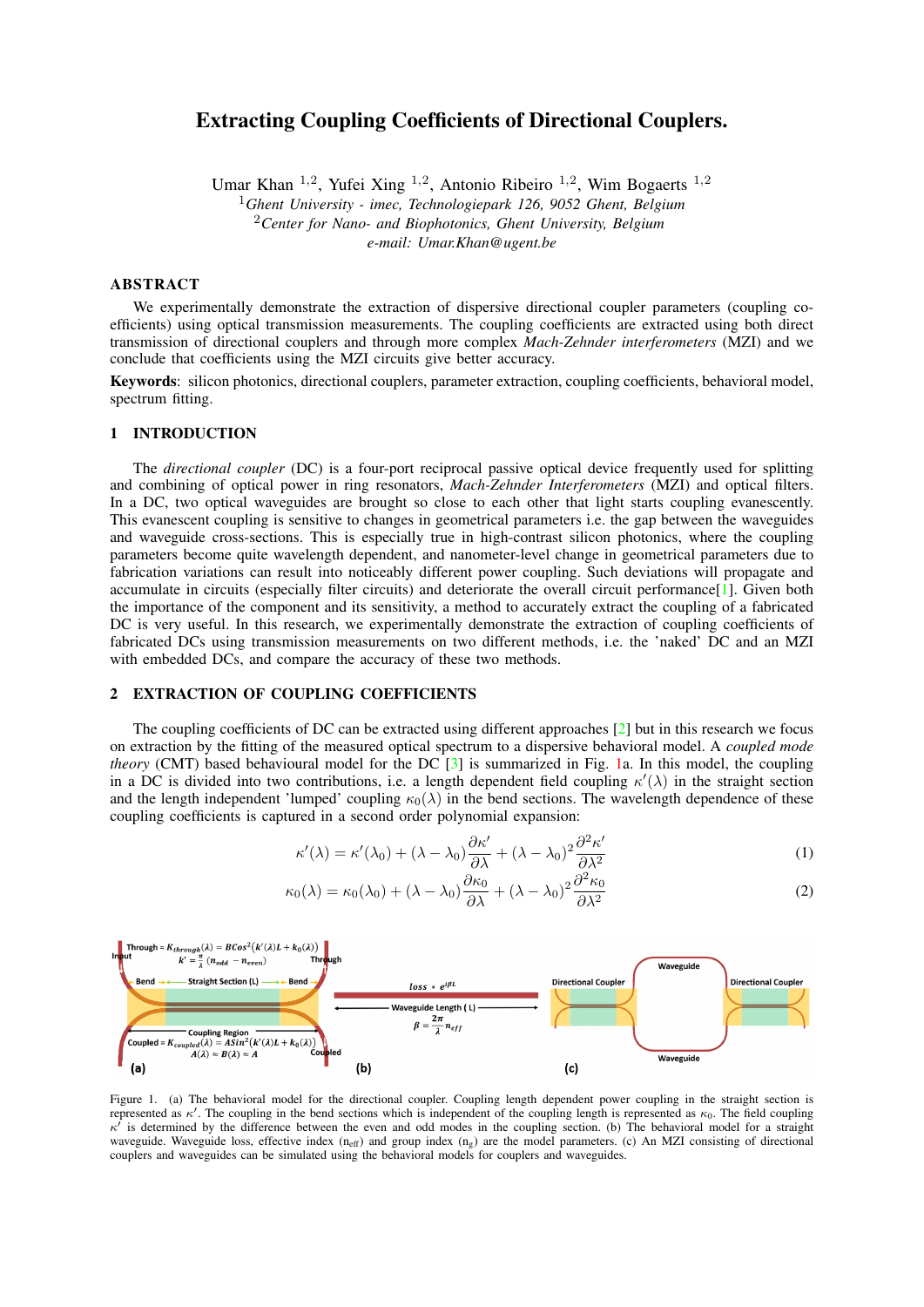We have neglected the higher order terms as they do not add much to the extraction accuracy but do complicate the fitting process. The behavioural model was implemented in the circuit simulator CAPHE from Luceda Photonics<sup>[\[4\]](#page-2-3)</sup>. This model has six model parameters to be fitted, i.e.  $\kappa'$ ,  $\frac{\theta}{\varphi}$ ,  $\frac{\theta^2}{\varphi^2}$ ,  $\kappa_0$ ,  $\frac{\theta}{\varphi}$  and  $\frac{\theta^2}{\varphi^2}$ .

The MZI circuit consists of a splitter, a combiner and two waveguide arms that connect the splitter to the combiner, Fig. [1c](#page-0-0). For the waveguide arms the model has two parameters: the effective index  $n_{\text{eff}}$  and the group  $n_g$  index at a reference wavelength  $\lambda_0$ , shown in Fig. [1b](#page-0-0). This results in first-order wavelength dispersion of the effective index:

$$
n_{eff}(\lambda) = n_{eff} - (\lambda - \lambda_0) \cdot \frac{n_g - n_{eff}}{\lambda_0}
$$
 (3)

So, fitting the MZI spectrum introduces two additional model parameters ( $n_{\text{eff}}$  and  $n_{\text{g}}$ ) on top of the six DC model parameters. The extraction using both the naked DC and the MZI circuit is explained below.

### 2.1 Extraction using 'Naked' Directional Couplers

DCs of different coupling lengths with same waveguide cross-sections  $(0.45 \mu m \times 0.22 \mu m)$ , coupling gaps (0.25 $\mu$ m) and a bend radius of 5 $\mu$ m were designed to extract the field ( $\kappa'$ ) and lumped ( $\kappa_0$ ) coupling coefficients. Cross-sections, coupling gaps and bending radius were kept same to keep coupling coefficients same for all the devices. The coupling lengths were varied to separate the contributions from the straight and the bend sections, as a measurement of a single coupling length cannot distinguish between the two. Designed devices were fabricated using e-beam lithography through the Australian Silicon Photonics prototyping service at RMIT Melbourne. Please note that fabricated devices were air-clad from the top.

Fabricated DCs were optically measured using a tunable laser and a photo-detector in a clean-room environment. Measured spectra of four devices with coupling lengths of 10, 20, 30 and 40  $\mu m$  were fitted simultaneously to the CAPHE model shown in Fig. [1a](#page-0-0) using the *non-linear least-squares minimization and curve-fitting* (lmfit) tool for Python. The fitting was performed for same field  $(\kappa')$  and lumped  $(\kappa_0)$  coupling coefficients as bending radii, cross-sections and coupling gaps were the same for all the fitted devices. The measured and the fitted spectra are shown in Fig. [2c](#page-1-0) below. Ideally, two spectra can also be used for fitting but we have used four for increased robustness and accuracy. The accuracy can further be improved by fitting both through and cross ports simultaneously. The extracted dispersive coupling coefficients are shown in Fig. [2a](#page-1-0) and [2b](#page-1-0). It can be noticed that the coupling coefficients increase with increasing wavelength according to our expectations.

#### 2.2 Extraction using Mach-Zehnder Interferometers

We designed MZI circuits having the same DC as splitter and combiner to extract the coupling coefficients. Again, we used circuits with couplers of different lengths keeping waveguide cross-sections  $(0.45 \mu m \times 0.22 \mu m)$ , coupling gap  $(0.3\mu m)$  and bend radius (5 $\mu m$ ) the same. The differential delay length ( $\Delta L$ ) between arms of the MZI was designed to be 150  $\mu$ m to have multiple resonance features within the measurement range (1.5 $\mu$ m  $-1.59\mu m$ ) for increased fitting accuracy. Fabrication imperfections were taken into account while generating the layout of the designed MZI structures, Figure [3a](#page-2-4). The couplers and waveguide arms were kept as close to each other as possible to make them less prone to fabrication variations. These MZI devices were fabricated using the imec passive silicon photonics process through the Europractice *multi-project wafer* (MPW) service. It should be mentioned here that fabricated devices have a silica  $(SiO<sub>2</sub>)$  top cladding in contrast to air top cladding for DCs fabricated by the e-beam lithography. The gap between the waveguides was chosen to be 0.3  $\mu$ m instead of 0.25 $\mu$ m in order to somewhat compensate the effect of this cladding difference.

The fabricated MZI devices were optically measured using the tunable laser and a photo-detector in a cleanroom environment. The measured spectra for three MZI structures having DCs of coupling lengths 1.0, 7.3 and 36.1  $\mu$ m were simultaneously fitted to the CAPHE circuit model using the above mentioned lmfit tool to



<span id="page-1-0"></span>Figure 2. (a) Extracted field coupling coefficient using a 'naked' directional coupler. (b) Extracted lumped coupling coefficient. (c) Measured and the fitted spectra from the coupled port of the directional couplers with coupling lengths of 10, 20, 30 and 40  $\mu$ m.